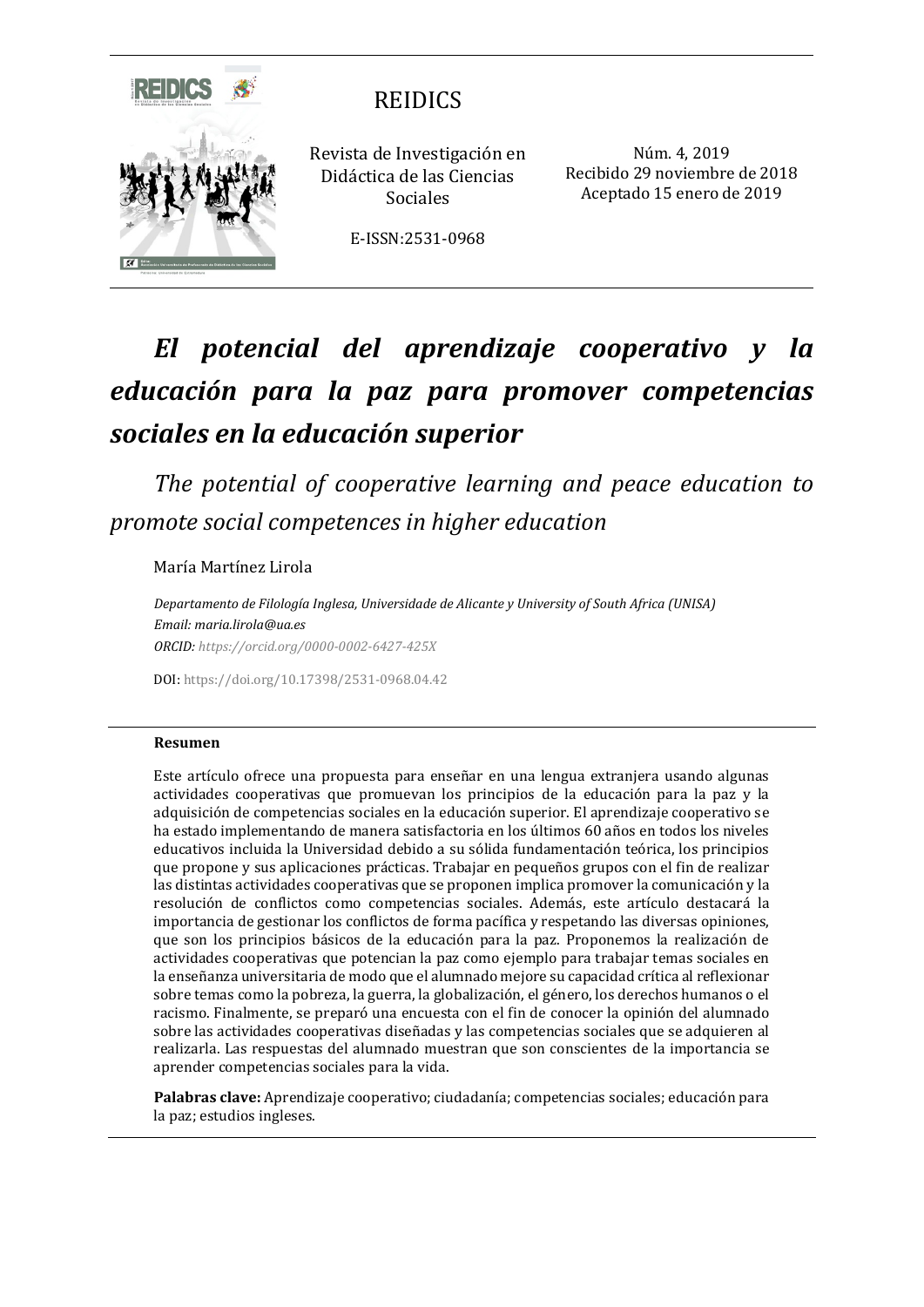#### **Abstract**

This article offers a proposal to teach in a foreign language subject using some cooperative activities that promote the principles of peace education and the acquisition of social competences at tertiary education. Cooperative learning has been successfully implemented in the last 60 years for teaching at different educational levels including the Higher Education studies due to its solid theoretical foundation, the principles it proposes and its practical applications. Working in small groups in order to accomplish the different cooperative activities proposed implies the promotion of communication and conflict solving as social competences. Moreover, this paper will highlight the importance of managing conflicts in a peaceful way and respecting the different opinions, which are basic principles in peace education. We propose the establishment of cooperative activities which enhance peace as an example to work on social issues in University education so that students improve their critical capacity when reflecting on issues such as poverty, war, globalization, gender, human rights or racism. Finally, a survey was conducted in order to establish students' opinions about the cooperative activities designed and the social competences they acquired in doing them. Students' answers show that they are aware of the importance of learning social competences for life.

**Keywords:** Cooperative learning; citizenship; social competences¸ peace education; english studies.

#### **1. Introduction**

The University of the 21st century needs to prepare students for the demands of the labour market. This requests important changes in the teaching-learning process such as the use of active methodologies, the promotion of different types of competences and the relationship between what is taught in the classroom and real life (Barkeley, Cross & Major, 2008; Barahona, Gratacós and Quintana, 2013; Martínez Lirola, 2013, 2017; Rué, 2007).

The mentioned changes imply new roles for lecturers because they need to be facilitators, guides or tutors instead of assuming the traditional role of source of knowledge (Martínez Lirola, 2007). Consequently, there are also changes in students' roles because they become the protagonists of the teaching-learning process by being active and taking decisions while they learn (Boni, Lopez-Fogues y Walker, 2016; Moss, Barletta, Chamorro and Mizuno, 2015). Students are independent learners, active researchers in the process of learning new knowledge; moreover, they are also able to take decisions while they learn.

Lecturers need to design activities that are framed in active methodologies so that students acquire competences that will be useful for the labour market, such as working in groups (Cavazotte, Moreno & Hickmann, 2012; Farh, Seo, & Tesluk, 2012). For this reason, this article offers a proposal of some cooperative activities that take into consideration the principles of peace education (hereafter PE) so that students are able not only to work together in order to accomplish a common goal but also to solve possible difficulties and conflict in the learning process in a peaceful way. In this sense, this article can be of interest to lecturers and researchers of different subjects due to the social nature of the activities that will be presented in section 4.

After this introduction, this article offers a section that explains the connections between cooperative learning (hereafter CL), social competences and peace education. Next, it is presented the research design paying special attention to the context and the participants and the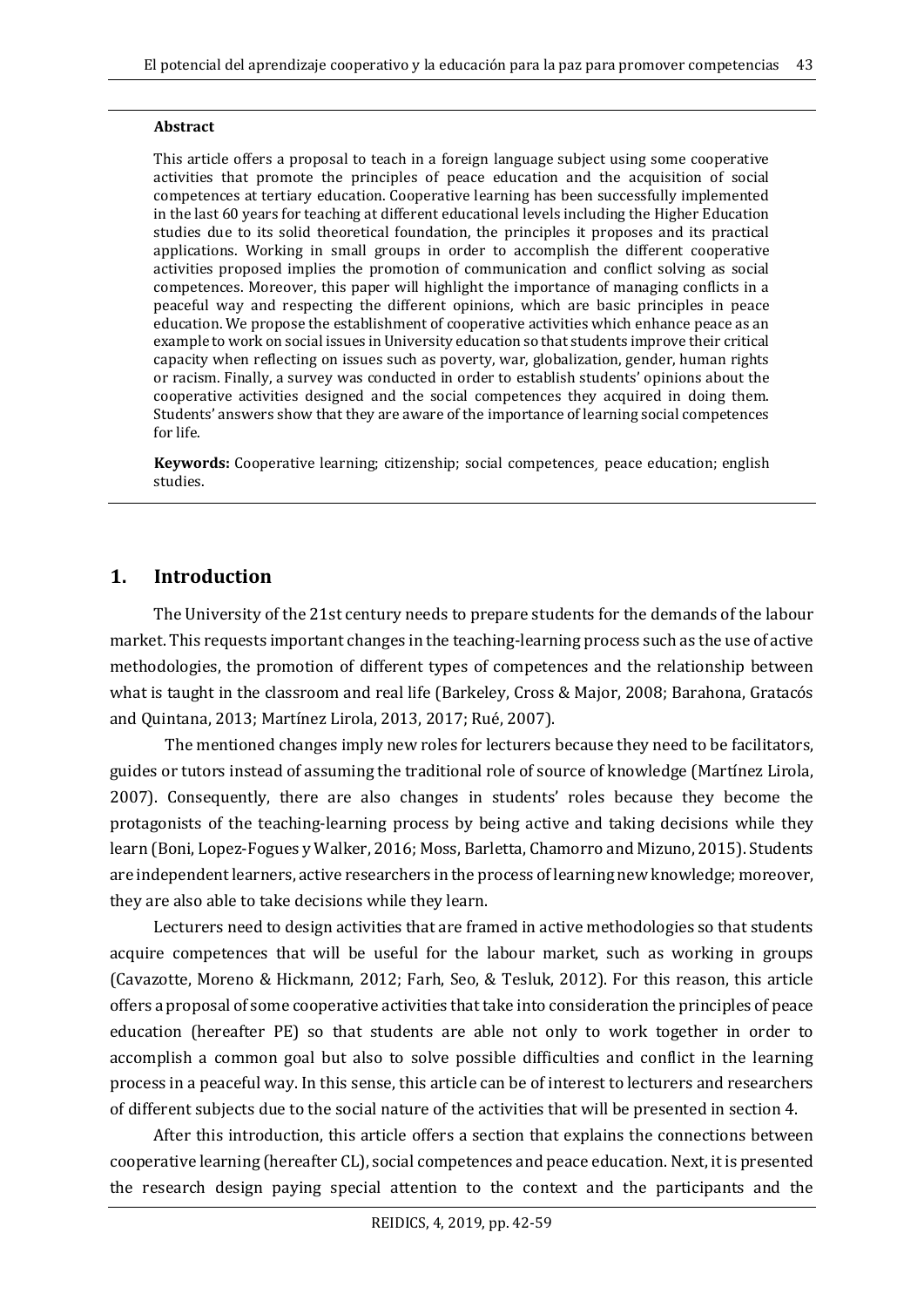methodology used. Section 4 describes some activities that promote cooperation and peace education in a language subject. Finally, the article finishes with the discussion and some conclusions based on the study.

# **2. Theoretical background: approaching cooperative learning, social competences and peace education**

Cooperative learning is an active methodology that gives students the opportunity of working with their classmates while they learn, as Barkeley, Cross & Major (2005, p. 4) make clear: "[…] co-laborating is an important feature of collaborative learning. The meaning of the Latinbased term collaborate shines through as clearly today as in antiquity: to co-labour. All participants in the group must engage actively in working together toward the stated objectives".

Johnson and Johnson (1989, 1994, 1997, 2007, among other studies) are the main authors on CL. They (1994) established the following principles of CL: positive interdependence, face to face interaction, individual and group accountability, interpersonal and small-group skills and group processing. These principles contribute to the fact that students are active and acquire not only contents but also different types of competences and interpersonal skills that can be useful in life, expressed thus by Divaharan and Atputhasamy (2002, p. 73):

> Cooperative learning helps students to develop interpersonal skills (Slavin, 1987) such as: getting to know and trust team members; communicating effectively and clearly; providing support and challenging fellow team members; and engaging in constructive conflict resolution (Johnson and Johnson, 1994). In addition, these social skills may help students to acquire a sense of social responsibility (Vermette, 1988).

CL implies that students work together in order to accomplish a common goal. Working cooperatively requests the development of different types of competences apart from the acquisition of contents. Traditionally, emotional competences have been neglected in higher education (Barblett & Maloney, 2010; MacCann, Lipnevich & Roberts, 2012) but some authors have highlighted their importance in the last decade (Goleman, 1998, 2006; Goleman, Boyatzis & McKee, 2002; Hay Group, 2002; AUTORA, AÑO; Mikolajczak Brasseur & Fantini-Hauwel, 2014; Peñalva-Vélez, López-Goñi & García-Manso, 2016; Ramos, Chiva y Gómez, 2017). Emotional competences are understood as the ability of human beings to regulate emotions. Tallón and Sikora (2011, p. 40-41) categorise emotional competences as personal and social, as we can see in the Table 1.

Table 1. *Classification of emotional competences based on Tallón and Sikora (2011).*

| Personal competences                           | Social competences                                          |
|------------------------------------------------|-------------------------------------------------------------|
| Self-knowledge,                                | self-control, Understanding others, political consciousness |
| security,                                      | (which alludes to who has the power in a group),            |
| adaptability, sincerity, optimism, initiative, | communication, cooperation, leadership,                     |
| motivation to achieve a goal and resistance.   | influence and management of conflicts.                      |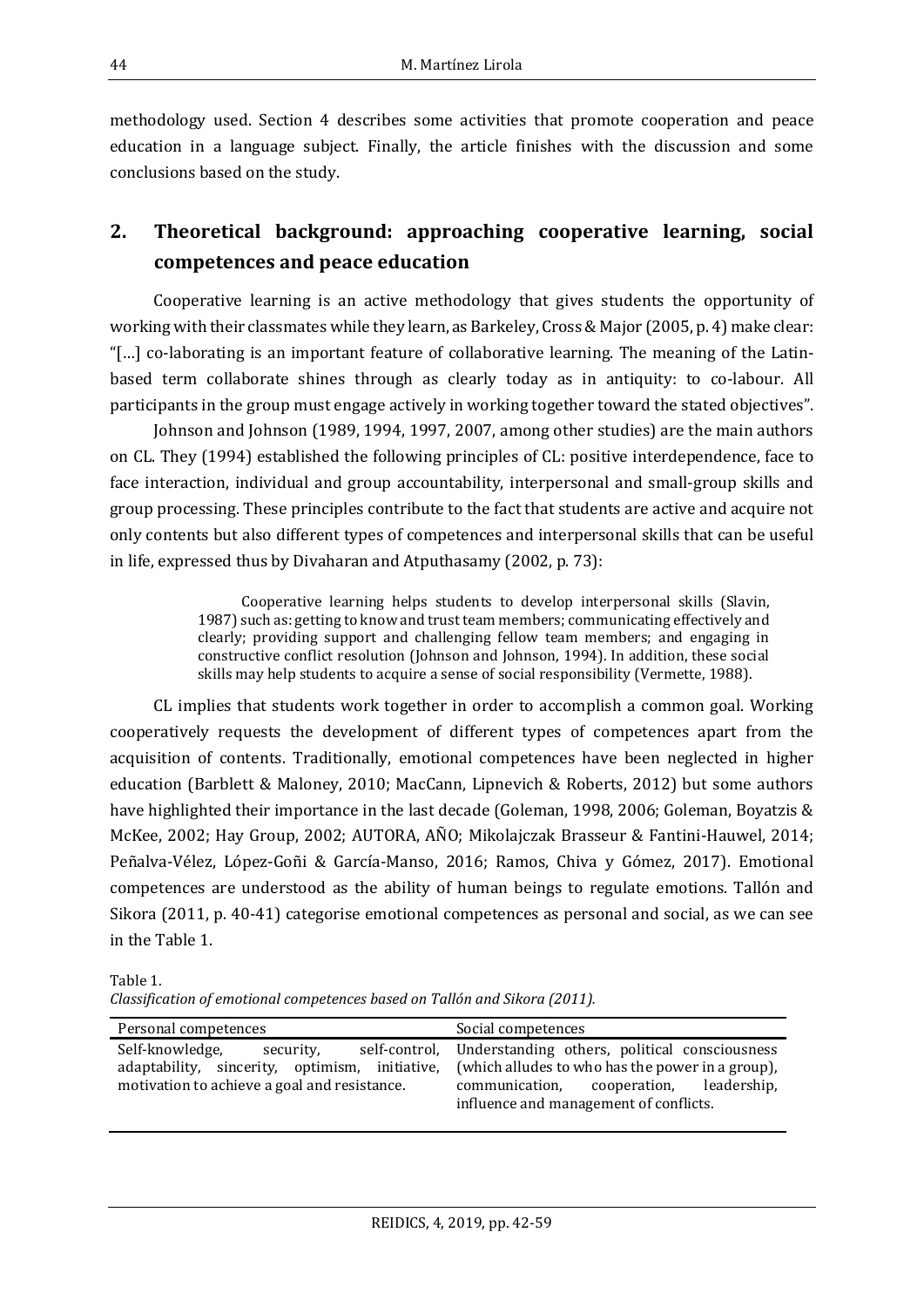Since we are interested in designing activities that help students to be prepared for the demands of the labour market, we are especially interested in social competences. These competences are understood as the integration of thoughts, feelings and behaviors to accomplish certain social and interpersonal outcomes. In this sense, students will develop social responsibility, which will facilitate their critical and constructive participation in social processes. In fact, these competences are useful in educational and social contexts and they contribute to students' development as social citizens, which is essential in a critical global citizenship education.

Out of the different social competences proposed, we are going to design some activities (see section 4) that allow the development of communication and management of conflicts not only for their utility for the labour market but also because these competences are clearly connected with the principles of peace education.

Peace education has been developed in the last 70 years as a way of pointing out the importance of teaching about social problems such as racism, gender discrimination, war, poverty, among others. Bringing these topics into the classroom contributes to the development of emotional competences because students are invited to think about different social realities and to respect differences among human beings. In fact, it is education whose main purpose is to be "directed to the full development of the human personality and to the strengthening of respect for human rights and fundamental freedoms". It promotes "understanding, tolerance and friendship among all nations, racial or religious groups" and furthers "the activities of the United Nations for the maintenance of peace" (Universal Declaration of Human Rights 1948, art. 26).

Moreover, PE is the process of promoting the values, skills and attitudes that are necessary to bring about changes in behaviour that will enable human beings to prevent conflict and violence, both overt and structural. PE contributes to resolve conflict peacefully and to create the conditions conducive to peace, whether at an intrapersonal, interpersonal, intergroup, national, or international level (Bajaj & Chiu, 2009; Barbeito Thonon, 2016). These ideas are essential in order to promote peace in the classroom at the higher level.

This pedagogical proposal is created to promote the dignity of human beings so that violence is avoided and peace is highlighted (Andersson, Hinge & Messina, 2011; Castillo Rocha, 2018). In this sense, PE highlights active participation, respect for diversity and the importance of giving equal opportunities for all human beings. In addition, PE promotes values towards peace that include non-violent means of solving conflict in the classroom as one of the key aspects to be taken into consideration during the teaching-learning process.

Most of the studies on PE done in the last decade have concentrated on the importance of this pedagogy in conflict resolution (Bar-Tal, 2002; Chaudhuri, 2015; Danesh & Danesh, 2002a, 2002b, 2004; Davies, 2005; Isumonah, 2005; Sandy, 2001). There are also studies that highlight the advantages and principles of such education (Bajaj & Chiu, 2009; Danesh, 2006; Harris & Morrison, 2003; Page, 2004, 2008; Salomon & Nevo, 2002; Tal-Or, Boninger, & Gleicher, 2002). In addition, other authors have published some practical experiences framed in PE (Clarke-Habibi, 2005; Galtung & Udayakumar, 2013; Salomon, 2002; Timpson, 2002). All these studies have in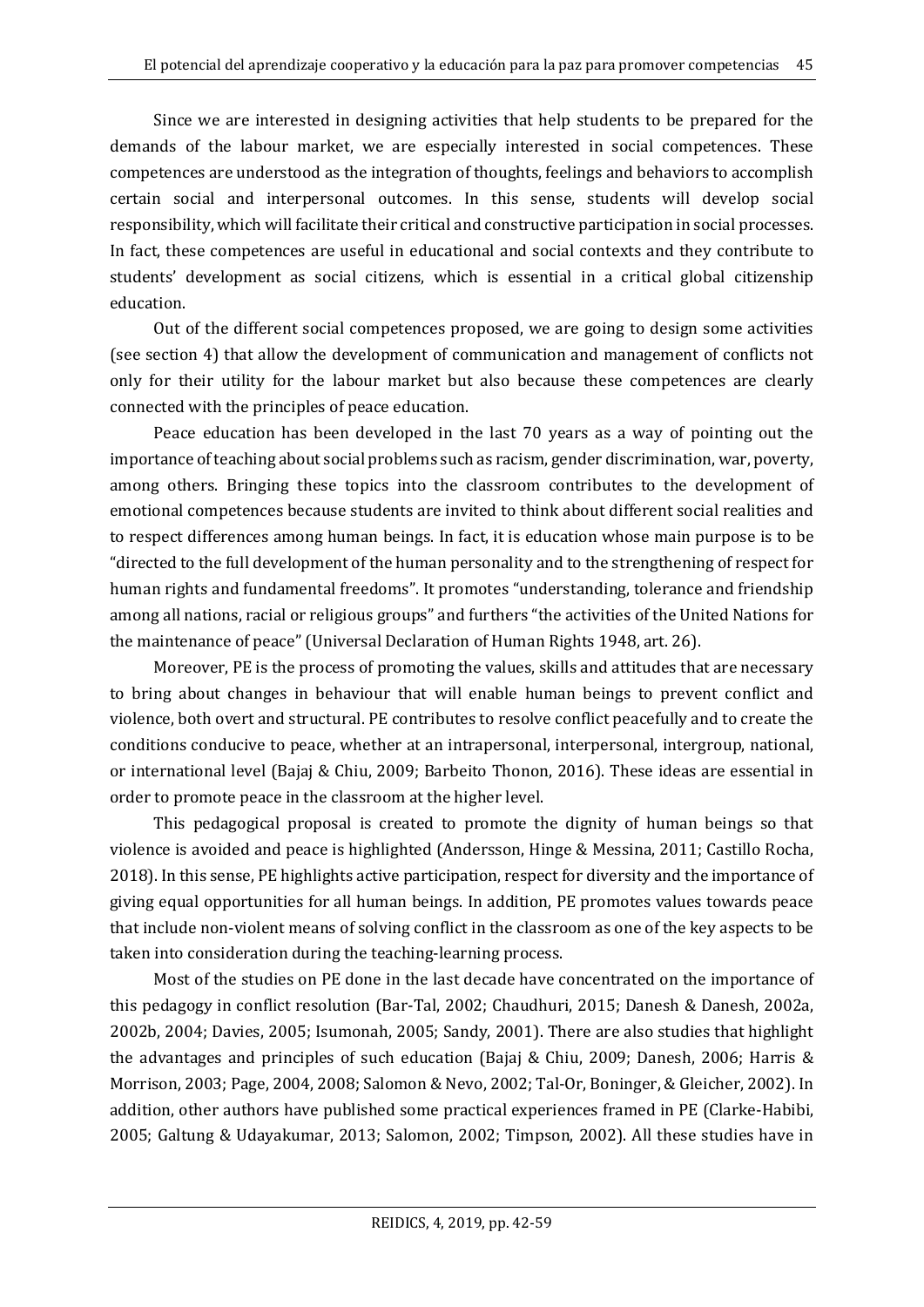common the importance of the respect of diversity and the peaceful means of solving conflicts so that students can be active citizens in society.

#### **3. Research design**

This article combines some of the principles of peace education with a cooperative methodology so that students are able to work in groups at the same time that they can apply the principles of PE during the whole teaching-learning process and, especially when there are conflicts in the groups. Our main research questions are the following: In what way can the principles of PE be used in cooperative activities? How can CL and PE contribute so that students can acquire social competences such as communication and conflict solving?

This article has two main objectives: a) to integrate cooperative learning and peace education in an English as a foreign language (EFL) subject through the design and development of some cooperative activities and b) to help students develop some social competences that will be useful in their future career by doing the activities proposed.

### **3.1. Context and participants**

The research presented in this paper was done in the core subject English Language V, which is taught in the third year of the degree in English Studies (Grado en Estudios Ingleses) at the University of Alicante. The subject is taught 60 hours in the classroom and there were 90 hours where students are asked to do individual or group work in order to acquire the contents and competences requested in the subject. The subject was designed to help students develop the five skills (listening, speaking, reading, writing and interaction) at level C1.

English Language V was taught four hours per week, one hour was theoretical and three were practical. The theoretical one was devoted to work with the main aspects of academic writing so that students could deepen into the main characteristics of the main texts types in English taking into consideration their formal and functional aspects. In this way, they would be able to use them in the right context taking into consideration the communicative end of each text type.

Students were asked to prepare a cooperative oral presentation on a social topic of their choice in the second hour so that they could put into practice their oral skills by presenting in front of an audience. The third hour was used to revise grammar. Every week students were asked to prepare some grammar exercises at home after the lecturer had given a short explanation of the grammatical point under study. Finally, the fourth hour was used for students to participate in a debate prepared by the same group of students who had organized the oral presentation.

There were 102 students registered in the said subject during the academic year 2016– 2017, 89 women and 13 men. Most of the students were 21 years old. All of them have studied English in the first two years of the degree, which means that they acquire level B1 in the first year and level B2 in the second year. The majority of the students wanted to be high school lecturers in Spain but there were also students who wanted to teach English or Spanish abroad. In addition, there were also students whose main aim would be to work as translators and interpreters.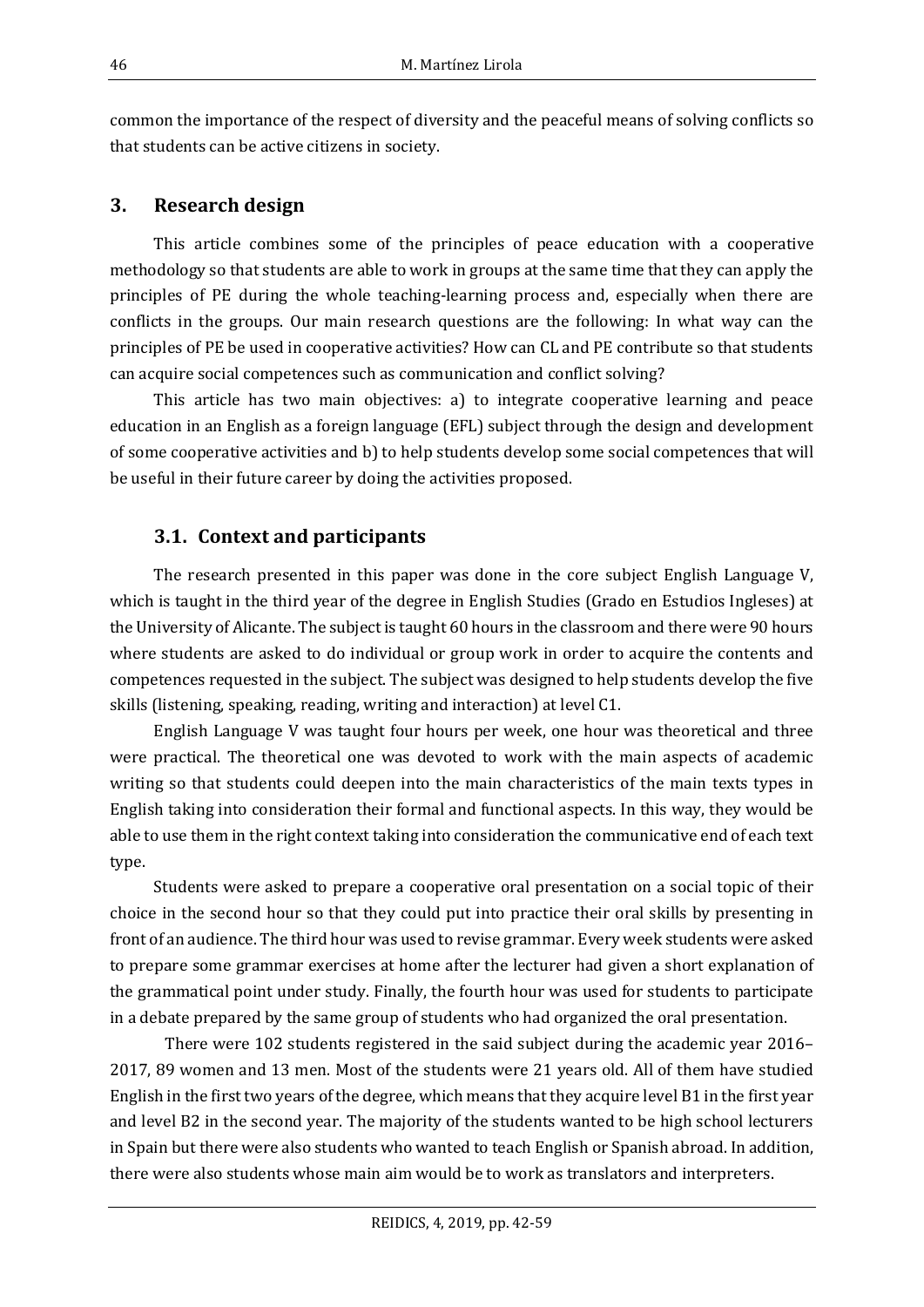## **3.2. Methodology**

The methodology followed is mainly qualitative-descriptive because the teacher took notes on students' participation, questions, difficulties and challenges during the teaching-learning process. This methodology is adequate and relevant to observe students' progress during the teaching-learning process. The teacher decided to choose cooperative learning as an approach to pedagogy due to the large number of students registered in the subject. Consequently, the lecturer organized different activities that promoted the participation of the different group members and that allowed the combination of some of the principles of CL and PE (see section 4). Moreover, the lecturer also designed some social competences such as communication and conflict solving so that students could deepen on them during the teaching-learning process. These competences were selected due to their relationship with the principles of CL and PE and their utility for students' career.

The cooperative activities that students had to carry out during the semester were the following: the cooperative analysis of texts connected with peace education and global issues, the preparation of a cooperative oral presentation and a cooperative debate based on social topics, the evaluation of the oral presentation done by another group and the participation in two group tutorials. All these activities are framed by the principles of PE and CL.

The social nature of the activities selected contributes to developing students' social competences, critical skills and also to their awareness of social issues. Students were asked to organize themselves in groups of six people in order to accomplish the designed tasks at the beginning of the semester. Each group had to have a group coordinator, i.e., a student to be in contact with the lecturer during the learning process to answer questions. Working in groups gave students the opportunity of enriching from others' opinions and learning from the pros and cons of working together in order to accomplish a common goal. Students' participation in these activities was 15% of the final grade. The designed activities took place during the first two weeks of the semester, and each activity was done during two practical hours; the language used in the classroom was English.

The active pedagogy chosen during the teaching-learning process highlights that students acquire not only content but also competences. Moreover, it also involves promoting an egalitarian and cooperative relationship between students and lecturers, which contributes to the construction of an active citizenship and to the promotion of dialogue and interaction in the classroom. Therefore, this article presents an example of an active pedagogical proposal in which students are the protagonists of the teaching-learning process.

Once the activities had been done, students were asked to complete an anonymous survey of 14 questions at the end of the semester so that the lecturer could see students' opinions about the pedagogical approach chosen, what they had learned with it and other aspects (see section 5 for a summary of students' answers and appendix 1 for the questions). The survey was prepared at the end of the semester and it was based on the notes taken by the lecturer during the teachinglearning process. These notes concentrated on how students participated and on the main strategies used by students to negotiate meaning and to solve conflicts. Moreover, these notes shed light on the way leadership was established in the groups and on how the different activities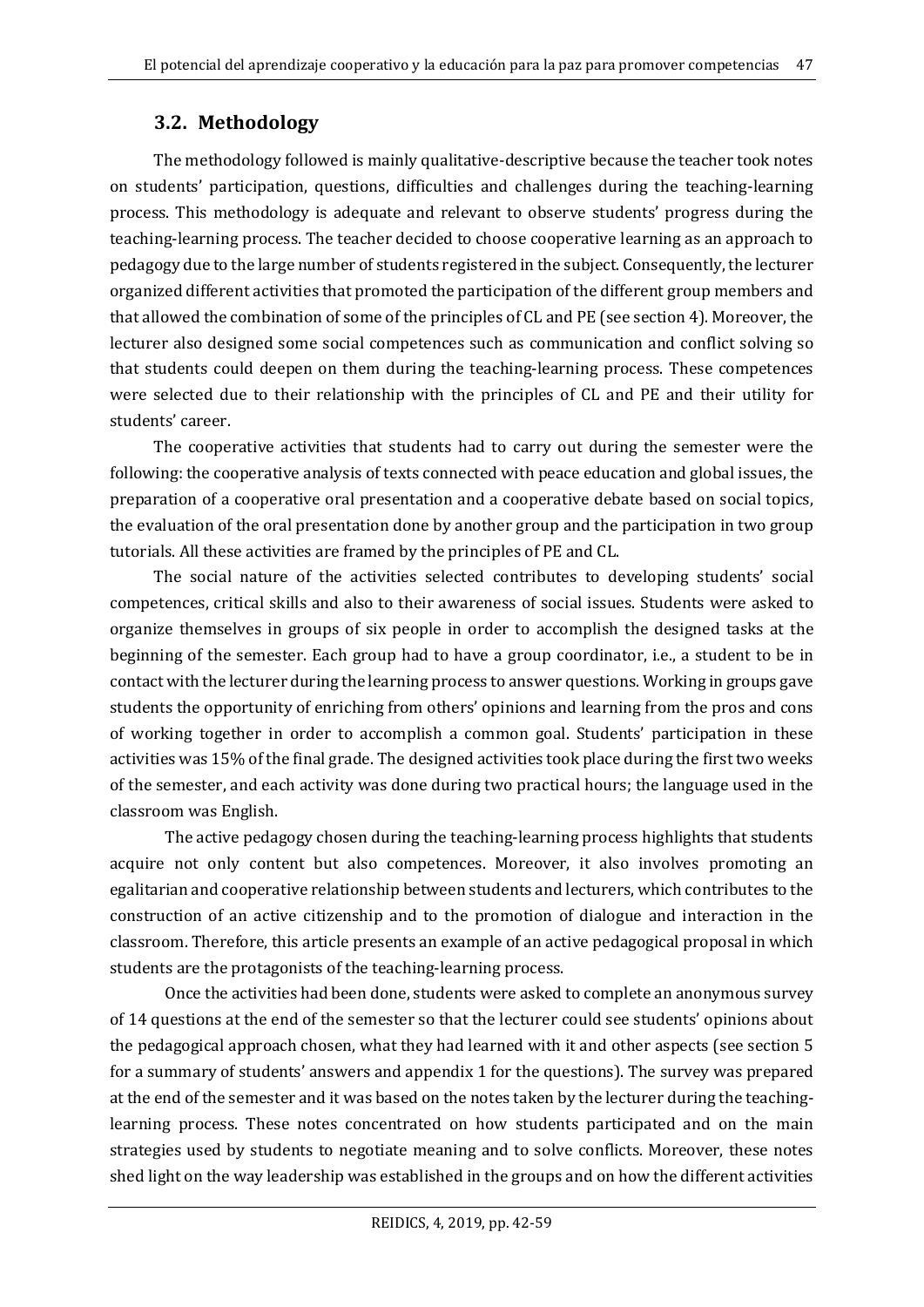contributed to the acquisition of students' social competences apart from content. In this sense, the survey offered some quantitative data that helped to understand the contribution of the activities designed to students' learning.

The different questions of the survey were designed to make students think about the main aspects that the lecturer had taken into consideration to design the pedagogical proposal based on cooperative learning and peace education presented in this article. Data were collected at the end of the teaching-learning process and they were analysed manually.

### **4. A proposal of activities that promote cooperation and peace education**

The following activities have been designed in order to integrate some of the principles of CL and PE so that students can acquire social competences that will allow them to communicate effectively, to cooperate and to solve conflicts. Promoting cooperation in the classroom implies that students have to work together in order to accomplish a common goal. Due to the limitation of space in this paper, this section will just offer three of the activities students have to prepare during the semester; the rest will be analysed in future studies. These activities are innovative because they contrast with previous experiences in the same subject. In the past, teaching was mainly based on the correction of grammar exercises, and interaction in the classroom was rarely promoted.

### **4.1. The cooperative debate**

Every week one group was asked to present an oral presentation and a debate on a social topic following the guidelines explained in the classroom. Social topics allow students deepen on global issues such as racism, ecology, gender violence, etc. In this sense, students are aware of the challenges of society and of the social changes that should take place in order to build a better world.

The cooperative debate was a very useful technique that allowed not only the promotion of interaction in the classroom but also the development of critical skills and effective ways of communication since students are given opportunities to ask questions about the social topic under discussion, to be critical with the different points of views shared and to express their opinions clearly.

At the beginning of the semester the lecturer explained some techniques that can be used to promote communication and active participation in debates so that students could use them when organizing their own ones. The purpose of debates was to promote interaction in the classroom and critical thinking by giving students the opportunity of speaking English and organizing their ideas about a current topic. Moreover, students were asked to justify their arguments and to respect the different points of view. Some of the techniques are the following:

For example, students could be divided into small groups (about five or six people each) so that they could discuss their answers to various questions; each small group should have a group leader to share the answer with the rest of the classroom. Moreover, some games could be prepared so that students could practice their English and have fun in the classroom. Another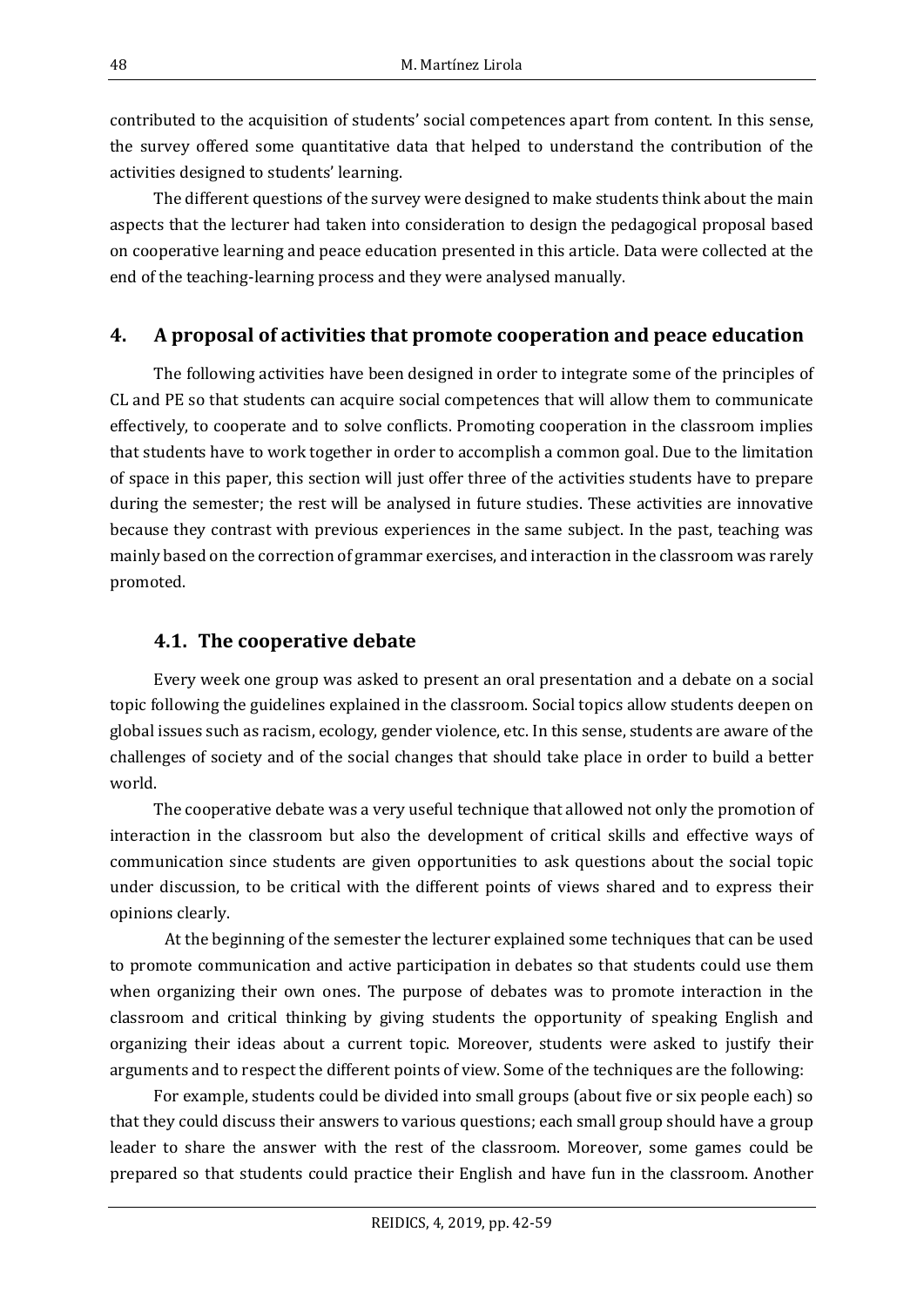useful technique would consist of dividing students in two big groups so that half of the class would support the topic under discussion and the other half oppose it.

This activity also allowed the development of active listening because students had to listen carefully to other students' opinions before they could decide if they agreed or disagreed. In this sense, students were given many opportunities to work on critical thinking by using this practical section as an opportunity to express their ideas and contrast them with those of their classmates.

Sometimes students disagreed with their classmates' opinions. Whenever this happened, the lecturer encouraged students to put into practice the principles of PE such as respect for the different opinions and active listening so that others' points of view could be understood. Students were always asked to think about what they could learn about other points of view. In addition, the lecturer gave importance to respect opinions that were different to the one they had so that students could broaden their perspective. The lecturer also emphasized that disagreeing was positive because it gave students the opportunity of understanding different points of view and different ways of looking at the topic under discussion. In addition, this activity promoted the principle of PE that highlights the importance of peaceful conflict management (see section 5). In fact, the lecturer gave importance to the reflexive capacity of students.

# **4.2. Group tutorials**

The European Higher Education Area (EHEA) promotes that lecturers and students share the responsibility in the teaching-learning process. It is also essential that students receive feedback while they learn so that they can take decisions that made them improve their skills. For this reason, it was decided to use group tutorials in order to supervise the different steps followed by students to accomplish the proposed tasks, the progress made by the different group members and the acquisition of competences. However, in a classroom there are usually a few students who do not actively participate in the group and do not actually contribute to the making of decisions. In this case, group tutorials are also used to make sure that all students are contributing to the tasks assigned.

The different cooperative groups had two group tutorials during the semester: one before the oral presentation and debate and one after it. In the first one, students had the opportunity of asking the lecturer for advice if they had any doubts about the preparation of the different tasks, how to organize the information in the oral presentation or how to make everybody in the classroom participate in the debate.

The second tutorial took place after students had made the oral presentation and facilitated the debate. The lecturer asked the group how they felt accomplishing both activities in the classroom, if there had been any difficulties in the group, the main positive things they had done and some features that they would possibly improve. Finally, students were asked what grade they should receive; this gave students the chance of discussing their grades with the lecturer and of paying attention to the main aspects that were necessary to take into consideration when evaluating cooperative activities like the ones under analysis.

Group tutorials were also useful for students to share with the lecturer some possible conflicts they had in their groups. In this sense, lecturers needed to be professionals who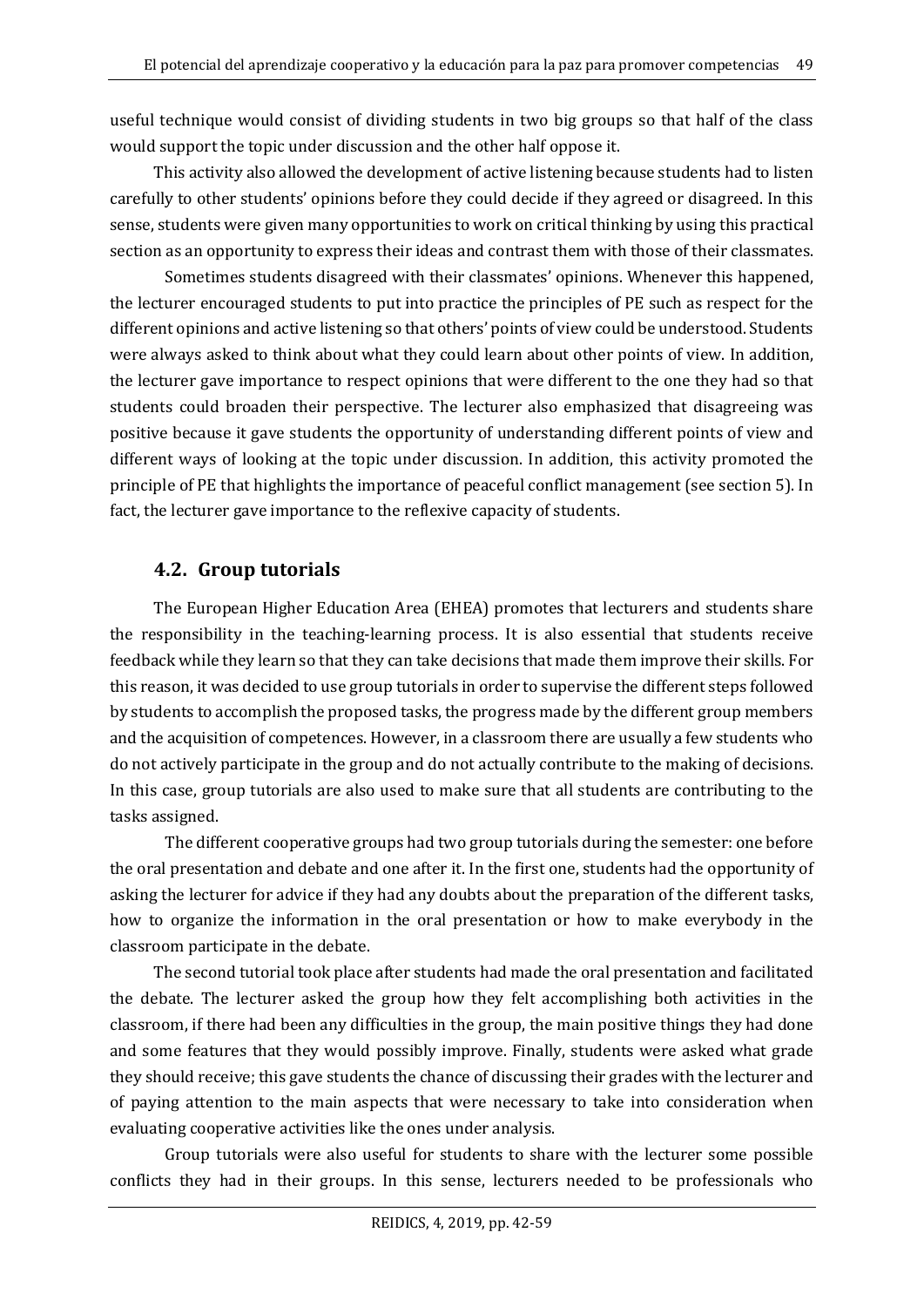recognized their emotions and understood the emotions of others, who made decisions taking into consideration the consequences, and who could control their emotions so that they could be as objective as possible when solving conflicts among students.

# **4.3. Cooperative analysis of Mandela's speech of inauguration as president**

At the beginning of the semester, the lecturer explained the main cohesive devices in English (reference, substitution, ellipsis, conjunction and lexical cohesion) and their use was illustrated with examples from authentic texts based on social content. After that, the lecturer wanted that students could analyse the cohesive devices explained in a text on a social topic such as poverty, war or gender violence. In this sense, the analysis of the topic contributed to the promotion of peace as an alternative to solve social problems as the ones already mentioned.

The classroom was divided into groups, and each group was given several paragraphs of similar length of the speech of inauguration as president given by the South African president Nelson Mandela, on 10 May 1994 in Pretoria. In this way, students were given the opportunity not only of observing the main cohesive devices that make the speech so powerful and full of meaning but also they could deepen into the ideology of Nelson Mandela.

The analysis of the speech made students be aware of the discrimination that black people suffered during the apartheid IN South Africa and of the divisions between the white and black population, which did not contribute to the promotion of peace during decades. The fact that Mandela promoted peace with his life, his writings and his speeches helped students develop their critical thinking and social awareness because his ideology and work made students think of the different ways in which a human being can be committed with society. Consequently, students contrasted the ideology of apartheid based on racial discrimination and injustice with Mandela's ideology, which is based on peace, equal rights for every human being no matter what their race, gender or social class was.

This activity was useful to highlight cooperation in a language subject because the fact that each group was only given some of the paragraphs for the analysis meant that they needed information from the other groups in order to understand the complete discourse. In this way the final result of the activity depended on the work done by every group. Hence cooperation was promoted in the classroom instead of competition.

During the whole activity, the lecturer emphasized that the Discourse of Inauguration as President by Nelson Mandela (Asmal, Chidester & James, 2004) is a text that promoted a peaceful ideology, and therefore, it contributed to introduce peace education in a language subject so that students could think of the importance of reconciliation, justice and peace in order to improve their society.

## **5. Results and discussion**

Cooperative learning was chosen because it promotes cooperation, problem-solving, respect for differences and participation. The classroom thus becomes a place where explicit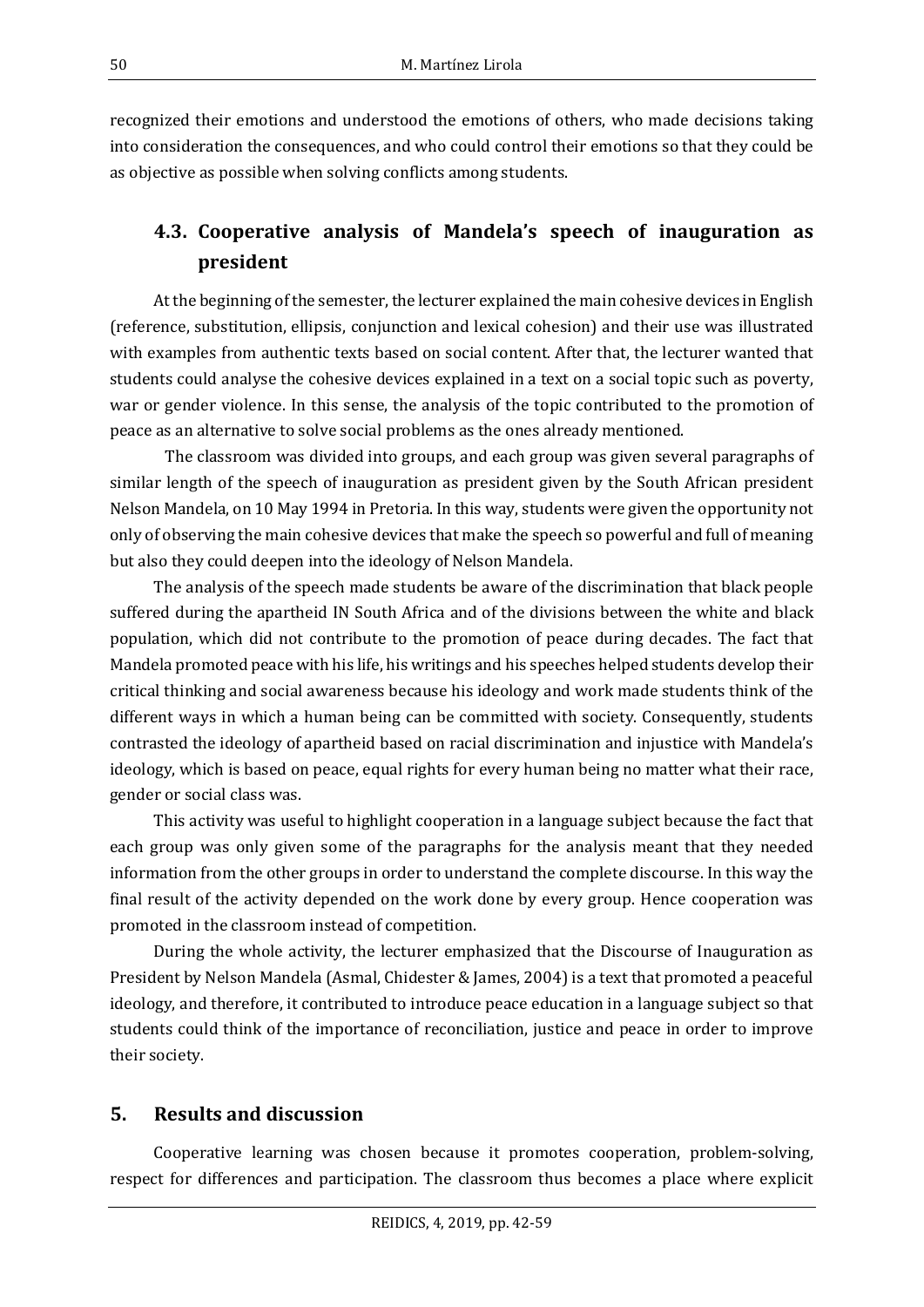reflection and discussion on social topics is promoted and where values and social competences are highlighted. Students develop the capacity to show empathy for and tolerance of others and gain knowledge of the world by being critical of the social topics discussed in the classroom.

## **5.1. Qualitative aspects**

The different activities designed intend to combine the principles of cooperative learning with those of peace education so that students may acquire different social competences that they can use effectively in the labour market. Out of the different social competences presented in section 2, we are going to concentrate on communication and conflict solving because they are clearly connected with the promotion of peace.

a) Communication: students needed to exchange ideas, to complete the different tasks and to explain their work in the classroom. Communication was connected with the principle of CL called face-to-face interaction; this was essential in order to interact with the lecturer in group tutorials and to complete the different cooperative activities because students had to express their opinions about how to prepare the oral presentations and debates. They also had to take decisions about what materials to use, how to organize the information in a coherent and cohesive way, etc. Promoting communication and interaction may allow students to acquire and develop essential interpersonal and small-group skills such as negotiating and conflict solving, which are essential for peace education. The different activities (see section 4) were effective in this respect because students were asked in a survey at the end of the semester if they liked the combination of PE and CL as active pedagogies (95% offered a positive answer) (see question 1 the survey in appendix 1).

In addition, they were asked about what they had learned with this pedagogical proposal (question 2) and 93% pointed out that they had developed strategies to solve conflicts peacefully and to negotiate with their classmates. Students were also asked in the survey how the three cooperative activities described in section four contributed positively to improve their communicative competence (question 3). Students pointed out that they had improved the competences because they needed to use English in order to negotiate, summarize and defend their work; the said activities gave students the possibility to defend arguments orally in English in front of people; to encourage the reflexive capacity of students and to defend the work done from possible criticism; to be able to apply theoretical knowledge of English grammar to practical and real situations in the classroom; to be able to communicate in fluent written and spoken English; to work as autonomous and critical learners and to undertake research.

Dialogic and participatory forms of communication were highlighted in the activities proposed. Following Ellis (2008), we observed how the cooperative activities proposed contributed to social integration because they promoted interaction in the groups, critical thinking and the exchange of ideas among students. These characteristics are sought after by employers because they want professionals who are competent in interpersonal skills such as communication. In this way, different ideas can be discussed and problems can be solved peacefully so that group work is successful. Consequently, the fact that students were active and used the foreign language to prepare the activities requested seem to facilitate the acquisition of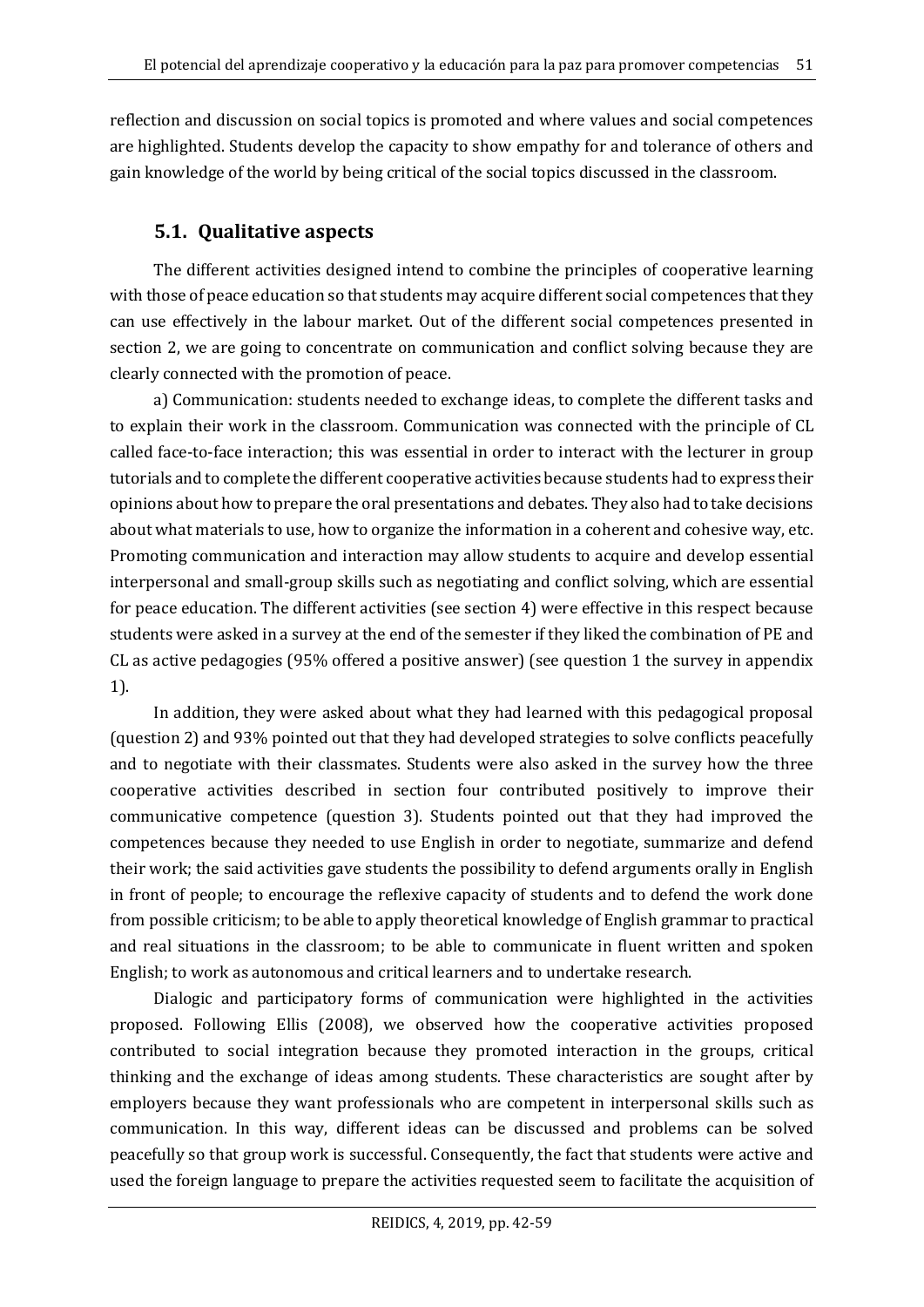language and competences. This may make them more employable because they are able to use English to negotiate, to interact in different social situations and to participate in group discussion and in active listening.

b) Conflict management: students needed to negotiate with their classmates and to take decisions throughout the teaching-learning process. This sometimes involved the necessity to solve conflicts. Conflict management is related to the principle of CL called interpersonal and small-group skills because conflicts are normally connected with interpersonal misunderstandings.

Whenever there were conflicts in the groups, the principles of PE were applied because conflict in the classroom and in groups was addressed peacefully. The lecturer emphasised that conflicts would be solved by negotiating and listening to the different points of view whenever there were different opinions, so that students could do the same in their personal life.

In addition, the lecturer highlighted the importance of dialogue as a key to solving conflicts, to dealing with social topics and to promoting peaceful interaction in the classroom. Consequently, communication was not only used by students to express freely their ideas on the topics but also to solve conflicts that appear in the groups when students disagreed or had different opinions on organising a task. Moreover, dealing with social topics promoted values that contributed to the integral development of students as human beings, such as honesty, understanding and empathy.

The lecturer explored the distribution of power in the groups in order to create an environment of peace in which leadership is shared and negotiation becomes the key strategy for group organisation and conflict solving. The activities proposed helped develop a positive climate in the classroom that contributed to the positive behavior and relationships of students. This avoided many conflicts, and those that appeared were handled in a nonviolent way to respect the rights of all involved. Moreover, our teaching proposal is an example of integration of language content with cooperative learning, peace, social topics and human rights in the curriculum.

The cooperative activities designed in the subject English Language V allow the application of the principles of PE (e.g., integration, respect for diversity, peaceful conflict solving) as well as the development of a number of social competences that students will need in their future careers (Goleman, 1995, 1998, 2006; Johnson, 2009; Wang, Young, Wilhite, & Marczyk, 2011).

#### **5.2. Quantitative aspects**

At the end of the academic year, once students had done all the cooperative activities designed, they were asked to complete an anonymous survey so that the lecturer could know their opinion about the methodology used in the subject and the acquisition of social competences that are connected with peace education, i.e., conflict solving, leadership, cooperation and communication. The following paragraphs offer the survey's analysis.

Of the students who were evaluated with cooperative activities, the great majority, 74%, got a B, 8% got an A, 11% got a C and only 7% failed the subject. The different cooperative activities seemed to contribute positively to an improvement in students' communicative competence apart from social competences. This was done by giving students the opportunity to communicate, to cooperate, to solve conflicts and to be leaders when presenting their oral presentation and debate.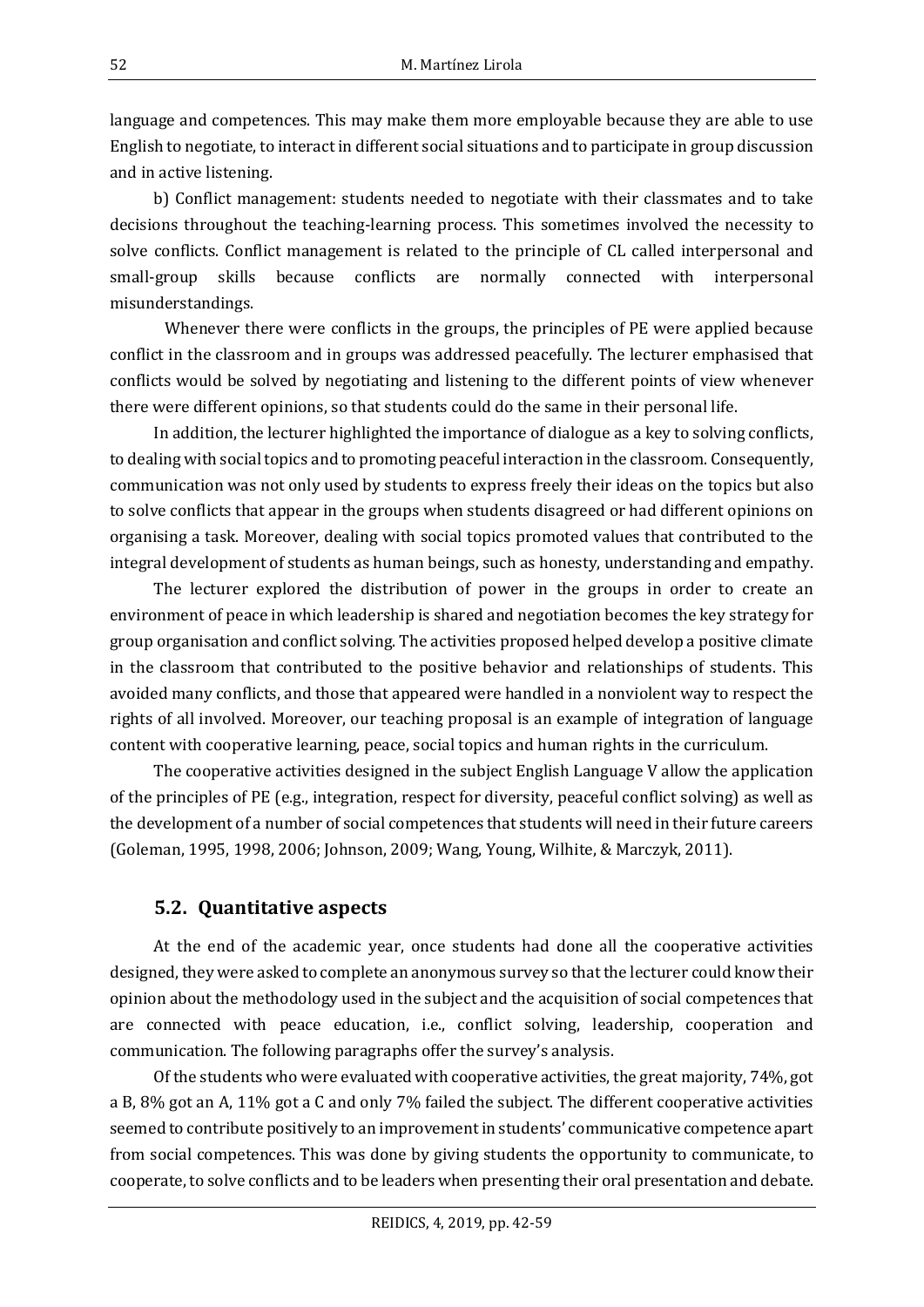In essence, they acted like the lecturers of the group when giving their presentation on a topic of their choice. Moreover, they had to put their social skills into practice in order to manage time, answer questions and have students participate in the debate.

There were very few cases in which students were so uncomfortable working in groups that they did not develop social competences and can even fail to acquire the target language. A survey was prepared in order to gauge students' opinions about the cooperative activities designed in English Language V and the social competences they acquired with them. Apart from the answers to the first three questions of the survey referred to in the previous paragraphs, we offer the main results of the rest of the questions below.

For question four, the great majority of the students (94,93%) considered that it is positive to develop social competences apart from learning content in courses at the University because these competences were connected with real life and will be useful for their future as professionals. The other 5,06% answered in the negative because they considered that these were something to be learned in the labour market.

When students were asked if there were conflicts in their groups (questions five, six, and seven), 30,37% provided a positive answer and 69,62% provided a negative one. All groups except one solved the problems by talking in the group; the other one talked to the lecturer asking for help in order to find a solution to the conflict. The main conflicts pointed out were disagreement in the topic and the lack of cooperation of some group members. The groups that had no conflicts thought that the main reasons for that were that the group members held similar opinions or that they were open minded, responsible and organized. In question eight students were asked how they saw conflicts. It is significant that 74,68% saw them as an opportunity to learn, whereas 25,31% perceived them as a problem to be solved.

In question nine, students were asked about the necessity of having a leader in order to prepare for the cooperative activities proposed in English Language V; all of them answered yes. Most (64%) answered that the leader in their groups had appeared naturally (question ten); 13,33% said that the leader was the person who knew more about the topic chosen for the oral presentations and she or he suggested she should perform this role. In four cases the leader was voted in (5,33%), and 2,66% considered that the leader was imposed. Finally, there were some cases (14,66%) in which students felt that there were different leaders depending on the tasks to be done and the different steps of the oral presentations. In addition, in question number eleven, students were asked about the main attributes that a leader should possess. The answers were heterogeneous: empathetic (62%), somebody with initiative and a good communicator (55%), tolerant and responsible (48%), patient and a good listener (33%).

One of our main interests was to discover the major techniques used by students to cooperate in groups (question twelve). More than half (65,82%) answered that they divided the tasks, whereas 35,44% made it clear that they took into consideration the main skills each group member possessed. Apart from the previous answers, 48,10% pointed out that they held meetings in order to organize their cooperative work and emphasized that they used Facebook or WhatsApp to be in contact.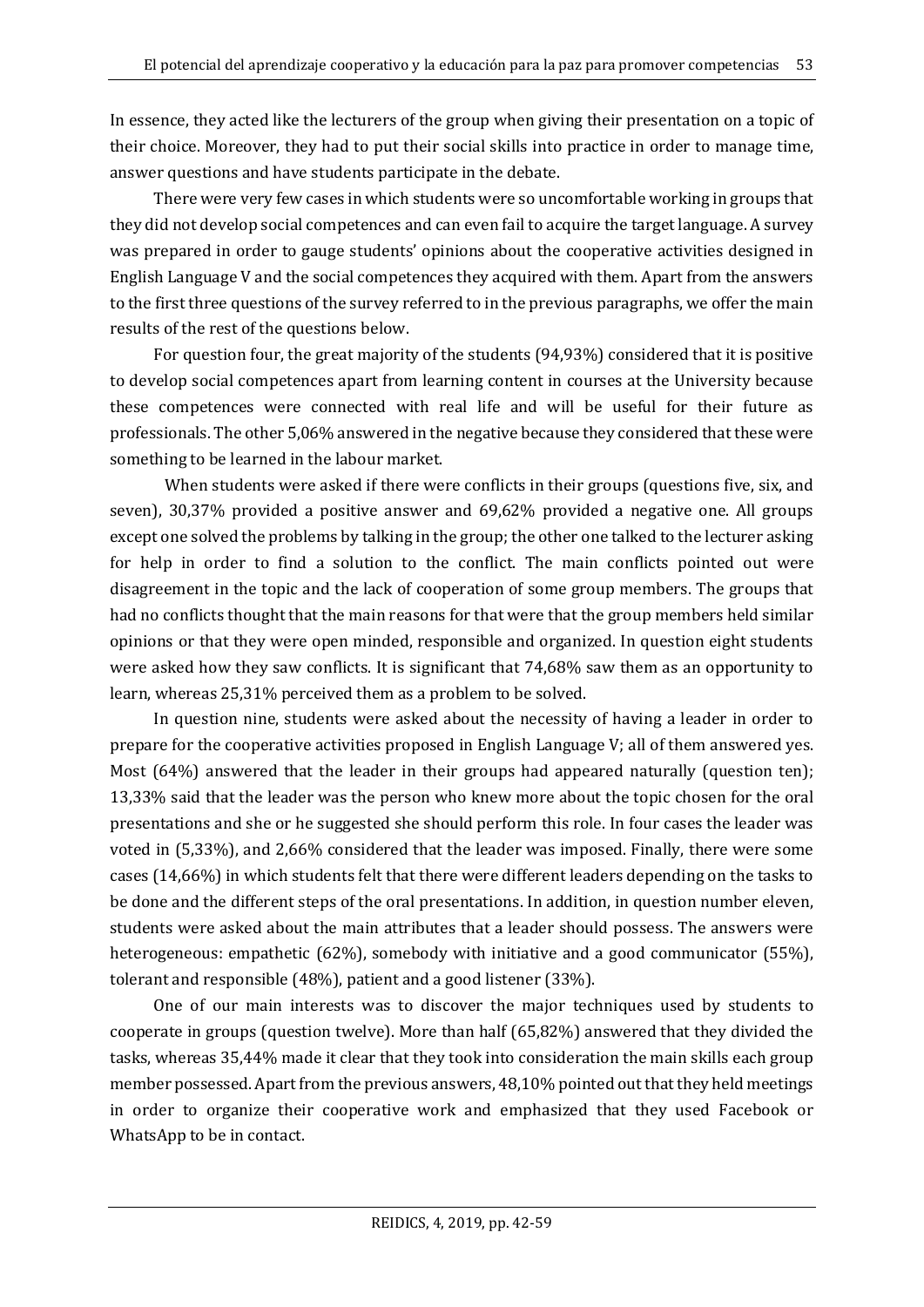It is significant that 79,74% of students gave a positive answer in question thirteen when asked if they learned more and were better able to apply theory to practice when they worked in cooperative groups. The main reasons they gave were that learning was normally easier and more entertaining, that they could practise their English and that they could acquire competences. However, 26,58% offered a negative answer because they said that working alone gave them the opportunity of doing what they wanted and of being independent when taking their decisions.

Finally, in question fourteen, the majority of the students (81,01%) considered that lecturers were prepared to help them acquire social competences such as being able to solve conflicts, to be a good leader and to cooperate in group work because of their experience. Nevertheless, 18,98% think that the latter abilities were not and specified that it was not their job, or that it depended on their abilities and their personalities.

This section has paid attention to some of the main social competences that students acquire with the cooperative activities proposed and their relationship with peace education. In addition, the analysis of the survey has made clear students' opinions about this type of learning. Their answers show that they are aware of the importance of learning social competences for life in general and for the labour market in particular. Therefore, teaching using cooperative activities that promotes socio-emotional competences should be promoted and given as much importance as is teaching academic competence.

#### **6. Conclusions**

CL and PE promote real and authentic learning that can be supervised by group tutorials throughout the whole teaching-learning process in order to observe that some important social competences such as communication or conflict management are accomplished and that the principles of CL and PE are present. In this way, learning becomes a dynamic and useful process because it provides students with opportunities of interaction, of acquiring competences and of putting into practice what they have learned, which can be transferred to the labour market. Consequently, the proposal of activities presented in this article can be transferred to other subjects.

The subject English Language V promotes PE and CL, thanks to the pedagogy used by the lecturer, the philosophy used to organize and develop the curriculum and the kinds of activities that students are required to do throughout the semester. Teaching with the principles of PE means that lecturers have internalised these principles themselves and that they are an example through their behaviour and discourse in the classroom. In this way, lecturers become models to be imitated by students and become examples of integration of peace theory, conflict resolution and PE in a language course. This is one of the challenges of PE.

There is a clear link between CL, PE and the acquisition of emotional and social competences such as communication, conflict management, empathy or leadership because students are asked to work as a team to obtain a common goal. The social nature of the cooperative activities selected in the subject English Language V contributes to the development of different social competences in students such as empathy, cooperation or communication. The said competences contribute to the development of students as critical and global citizens, which involves that they are not only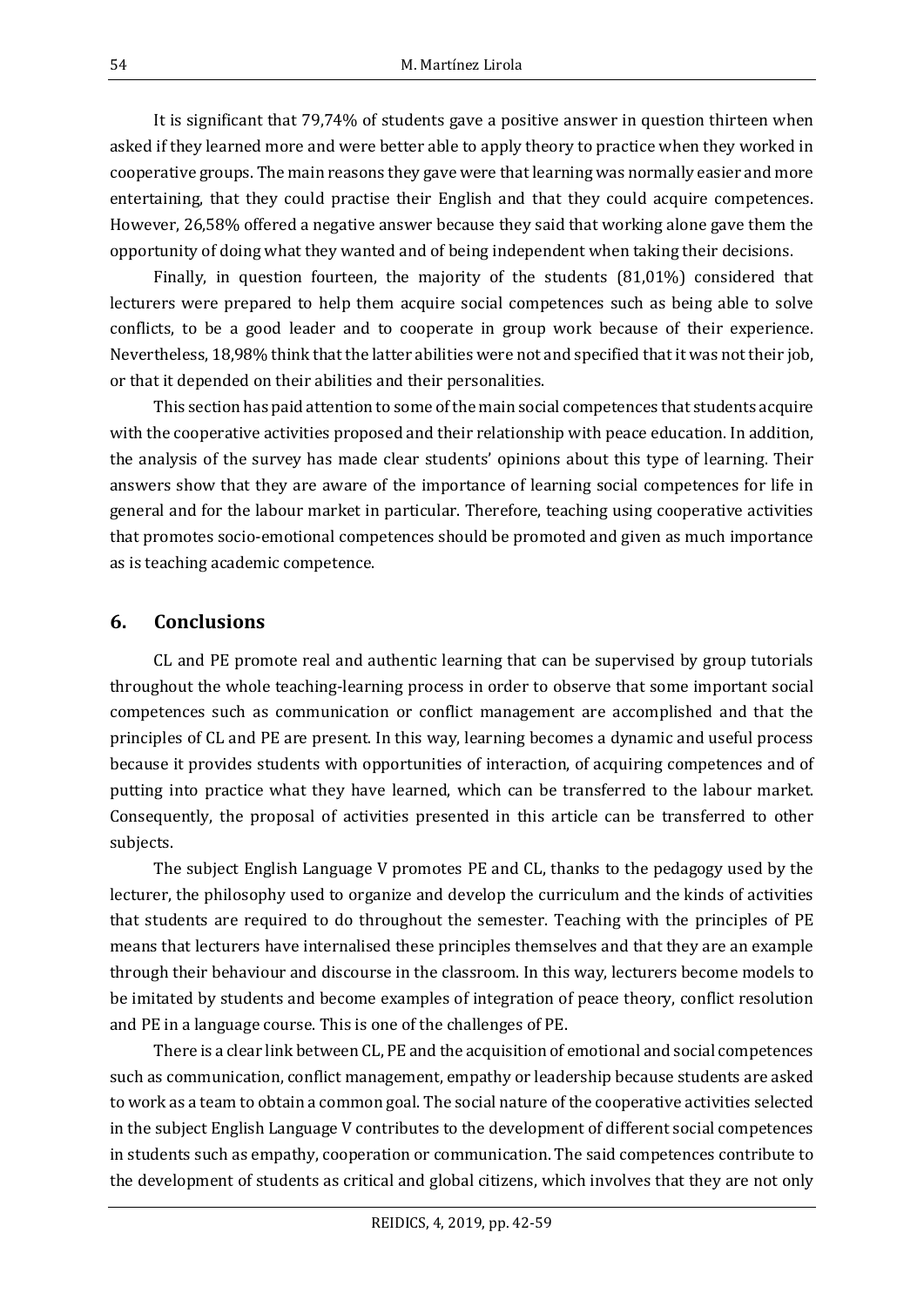aware of the necessity of transforming the world but also of the importance of their active role in order to advance in social transformation. These competences are essential for working in groups in the classroom and in the labour market. In addition, students develop tolerance and respect for diversity when they hear opinions different from their own in the classroom. At the interpersonal level, students work on resolving conflicts when there are problems or misunderstandings in the groups.

#### **Bibliographical references**

- Andersson, I., Hinge, H. & Messina, C. (2011). *Peace education*. London: CiCe Academic Network Project, Institute for Policy Studies in Education, London Metropolitan University.
- Asmal, K., Chidester, D. & James, W. (Eds.) (2004). *Nelson Mandela. In his own words. From freedom to the future*. Lancaster: Abacus.
- Bajaj, M. (2008). Critical peace education. In M. Bajaj (Ed.), *Encyclopedia of Peace Education* (pp. 135–146). Charlotte, NC: Information Age Publishing.
- Bajaj, M. & Chiu, B. (2009). Education for sustainable development as peace education. *Peace and Change, 34*(4), 441–455.
- Barbeito Thonon, C. (2016). *122 acciones fáciles (y difíciles) para la paz*. Madrid: Los libros de la catarata.
- Barahona, R., Gratacós, J. y Quintana, G. (2013). *Centros educativos transformadores. Ciudadanía global y transformación social.* Barcelona: Oxfam Intermón.
- Bar-Tal, D. (2002). The elusive nature of peace education. In G. Salomon & B. Nevo (Eds.), *Peace education: The concept, principles and practices in the world* (pp. 27–36). Mahwah, NJ: Lawrence Erlbaum Associates.
- Barblett, L. & Maloney, C. (2010). Complexities of assessing social and emotional competence and wellbeing in young children*. Australasian Journal of Early Childhood, 35*(2), 13-18.
- Barkeley, E.F., Cross, K.P. & Major, C.H. (2005). *Collaborative learning techniques: a handbook for college faculty*. San Francisco: Jossey-Bass.
- Barkeley, E.F., Cross, K.P. & Major, C.H. (2008). *Técnicas de aprendizaje cooperativo. Manual para el profesorado universitario. Translated by P. Manzano*. Madrid: Ministerio de Educación y Ciencia y Ediciones Morata.
- Boni, A., Lopez-Fogues, A. & Walker, M. (2016). Higher education and the post-2015 agenda: A contribution from the human development approach. *Journal of Global Ethics, 12*(1), 17-28. doi: https://doi.org/10.1080/17449626.2016.1148757
- Moss, G., Barletta, N., Chamorro, D. & Mizuno, J. (2015). Educating citizens in the foreign language classroom: Missed opportunities in a Colombian EFL textbook. In X. L. Curdt-Christiansen & C. Weninger (Eds.), *Language, Ideology and Education. The Politics of Textbooks in Language Education* (pp. 69-89). London: Routledge.
- Castillo Rocha, C. (2018). Iniciando la reconciliación: una experiencia de educación para la paz en una primaria multigrado en Yucatán, México. *Revista de Paz y Conflictos, 11*(1), 7-28. doi: http://dx.doi.org/10.30827/revpaz.v11i1.5333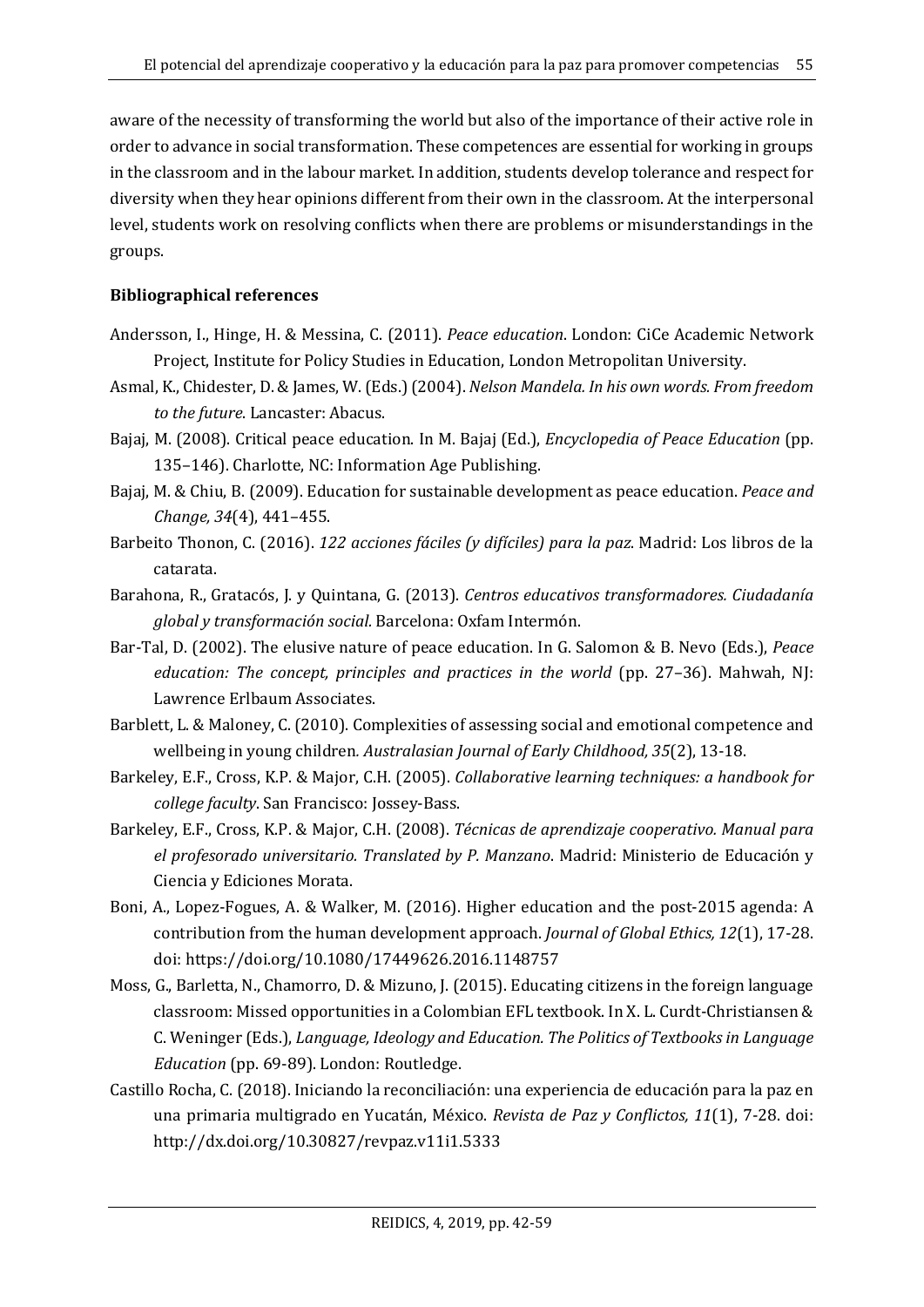- Cavazotte, F., Moreno, V. & Hickmann (2012). Effects of leader intelligence, personality and emotional intelligence on transformational leadership and managerial performance. *The Leadership Quarterly, 23*, 443-455.
- Clarke-Habibi, S. (2005). Transforming worldviews: The case of education for peace in Bosnia and Herzegovina. *Journal of Transformative Education, 3*(1), 33–56.
- Chaudhuri, S. (2015). Peace Education in a Broader Perspective. *Education Journal. Special Issue: Gender, Peace and Education, 4*(1-1), 6-9.
- Danesh, H.B. (2006). Towards an integrative theory of peace education. *Journal of Peace Education, 3*(1), 55–78.
- Danesh H.B., & Danesh, R.P. (2002a). Has conflict resolution grown up?: Toward a new model of decision making and conflict resolution. *International Journal of Peace Studies, 7*(1), 59–76.
- Danesh H.B. & Danesh, R.P. (2002b). A consultative conflict resolution model: Beyond alternative dispute-resolution. *International Journal of Peace Studies, 7*(2), 17–33.
- Danesh, H. B. & Danesh, R.P. (2004). Conflict-free conflict resolution (CFCR): Process and methodology. *Peace and Conflict Studies, 11*(2), 55–84.
- Davies, L. (2005). The edge of chaos: Explorations in education and conflict. In J. Zajda (Ed.), *International handbook on globalisation, education and policy Research* (pp. 631–642). Springer: The Netherlands.
- Divaharan, S. & Atputhasamy, L. (2002). An attempt to enhance the quality of cooperative learning through peer assessment. *Journal of Educational Enquiry, 3*(2), 72-83.
- Ellis, R. (2008). *The study of second language acquisition. Second edition*. Oxford: Oxford University Press.
- Farh, C.I., Seo, M. & Tesluk, P.E. (2012). Emotional intelligence, teamwork effectiveness, and job performance: The moderating role of job context. *Journal of Applied Psychology, 97*(4), 890- 900.
- Galtung, J. & Udayakumar, S. P. (2013*). More than a Curriculum. Education for Peace and Development*. Charlotte, NC: Information Age Publishing.
- Goleman, D. (1995). *Emotional intelligence: Why it can matter more than IQ for character, health and lifelong Achievement*. New York: Bantam Books.
- Goleman, D. (1998). *Working with emotional intelligence*. New York: Bantam Books.
- Goleman, D. (2006). *Social intelligence*. New York: Bantam Books.
- Goleman, D., Boyatzis, R.E. & McKee, A. (2002). *Primal leadership: Realizing the power of emotional intelligence*. Boston, MA: Harvard Business School Press.
- Harris, I. M. & Morrison, M. L. (2003). *Peace education. Second edition.* Jefferson and London: McFarland & Company.
- Hay Group (2002). *Emotional competence inventory: Technical manual*. Boston, MA: Hay Group.
- Isumonah, V.A. (2005). Problems of peacemaking and peacekeeping. In I.O. Albert (Ed.), *Perspectives on peace and conflictin Africa* (pp. 198–216). Ibadan: Peace and Conflict Studies Programme.
- Johnson, D. W. (2009). *Reaching out: Interpersonal effectiveness and self-actualization. Tenth edition.* Boston: Allyn and Bacon.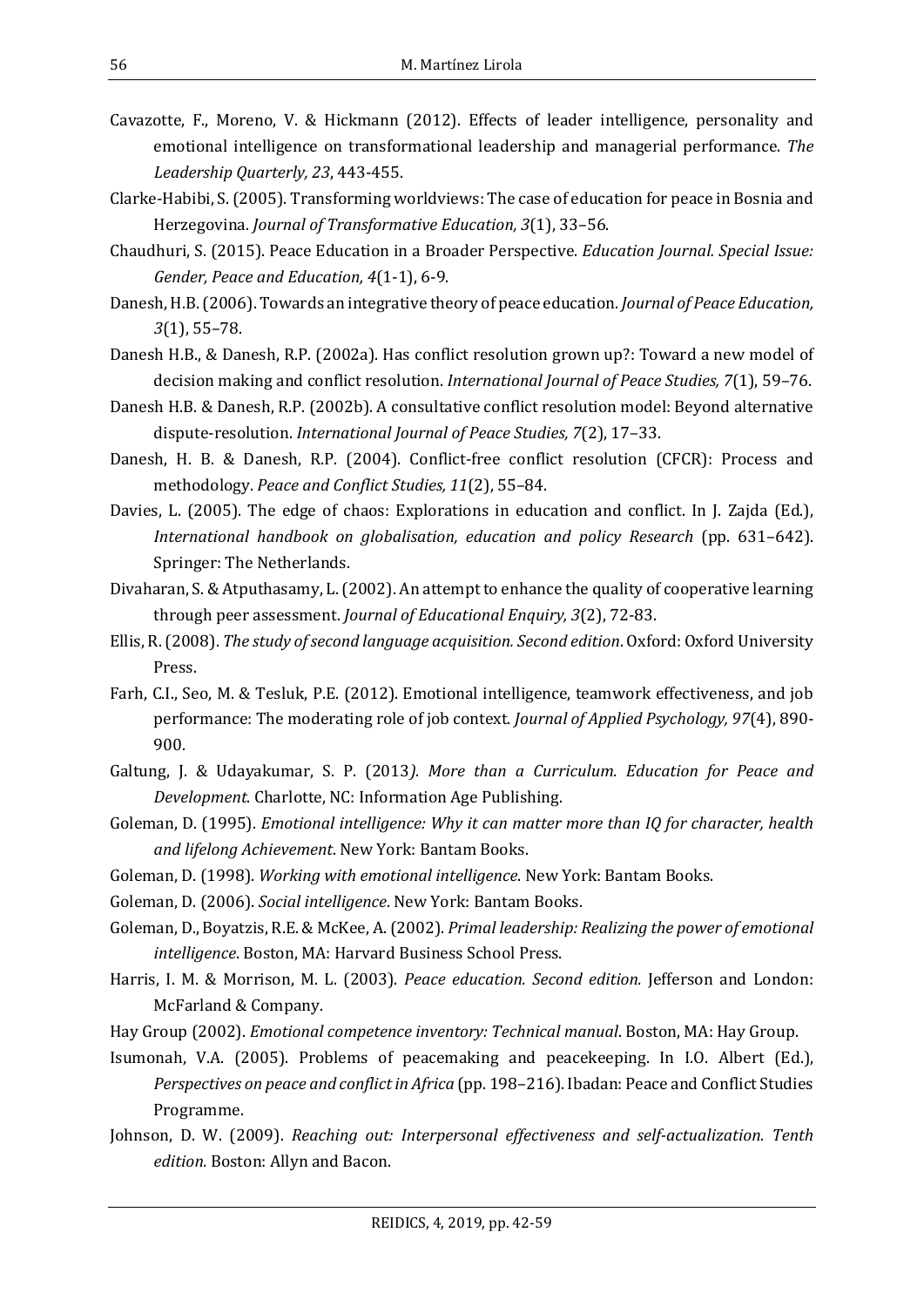- Johnson, D.W. & Johnson, R.T. (1989). *Cooperation and competition: Theory and research*. Edina, MN: Interaction Book Company.
- Johnson, D.W. & Johnson, R.T. (1994*). Joining together: Group theory and group skills*. Boston: Allyn and Bacon.
- Johnson, D.W. & Johnson, R.P. (1997). *Joining together: Group theory and group skills*. Sixth edition. Boston: Allyn and Bacon.
- Johnson, D.W. & Johnson, R.T. (2007). *Creative controversy: Intellectual challenge in the classroom. Fourth edition*. Edina, MN: Interaction Book Company.
- Martínez Lirola, M. (2007) El nuevo papel del profesor universitario en el proceso de convergencia europea y su relación con la interacción, la tutoría y el aprendizaje autónomo. *Porta Linguarum. Revista Internacional de Didáctica de las Lenguas Extranjeras, 7*, 31-43.
- Martínez Lirola, M. (2013). Ejemplos de la relación entre el aprendizaje cooperativo y la adquisición de competencias interpersonales en una clase de lengua inglesa. *Encuentro. Revista de investigación e innovación en la clase de idiomas, 22*, 73-83.
- Martínez Lirola, María (2017). *La importancia del análisis crítico del discurso y la gramática visual para analizar textos. Propuesta de actividades prácticas enmarcadas en la educación para el desarrollo, la educación con perspectiva de género y la educación para la paz.* Granada: Comares.
- MacCann, C. A., Lipnevich, A. & Roberts, R.D. (2012). New directions in assessing emotional competencies from kindergarten to college. *Journal of Psychoeducational Assessment, 30*(4), 315–319.
- Mikolajczak, M., Brasseur, S. & Fantini-Hauwel, C. (2014). Measuring intrapersonal and interpersonal EQ: The short profile of emotional competence (S-PEC). Personality and *Individual Differences, 65*, 42-46.
- Page, J. S. (2004). Peace education: Exploring some philosophical foundations*. International Review of Education, 50*(1), 3–15.
- Page, J. S. (2008). *Peace Education: Exploring ethical and philosophical foundations*. Charlotte, NC: Information Age Publishing.
- Peñalva-Vélez, A., López-Goñi, J.J. & García-Manso, M.I. (2016). El desarrollo de las competencias emocionales en alumnado de secundaria: perfiles diferenciales en función del sexo. *Educatio Siglo XXI, 34*(1), 223-242. http://dx.doi.org/10.6018/j/253301
- Ramos, G., Chiva, I. & Gómez, Mª. B. (2017). Las competencias básicas en la nueva generación de estudiantes universitarios: Una experiencia de Innovación. *REDU. Revista de Docencia Universitaria, 15*(1), 37-55. https://doi.org/10.4995/redu.2017.5909
- Rué, J. (2007). *Enseñar en la Universidad. El EEES como reto para la Educación Superior*. Madrid: Narcea.
- Salomon, G. (2002). The nature of peace education: Not all programs are created equal. In G. Salomon & B. Nevo (Eds.), *Peace Education: The concepts, principles, and practices around the world* (pp. 3–14). Mahwah, NJ: Lawrence Erlbaum Associates.
- Salomon, G. & Nevo, B. (eds.). (2002). *Peace education: The concept, principles and practices around the world*. Mahwah, NJ: Lawrence Erlbaum Associates.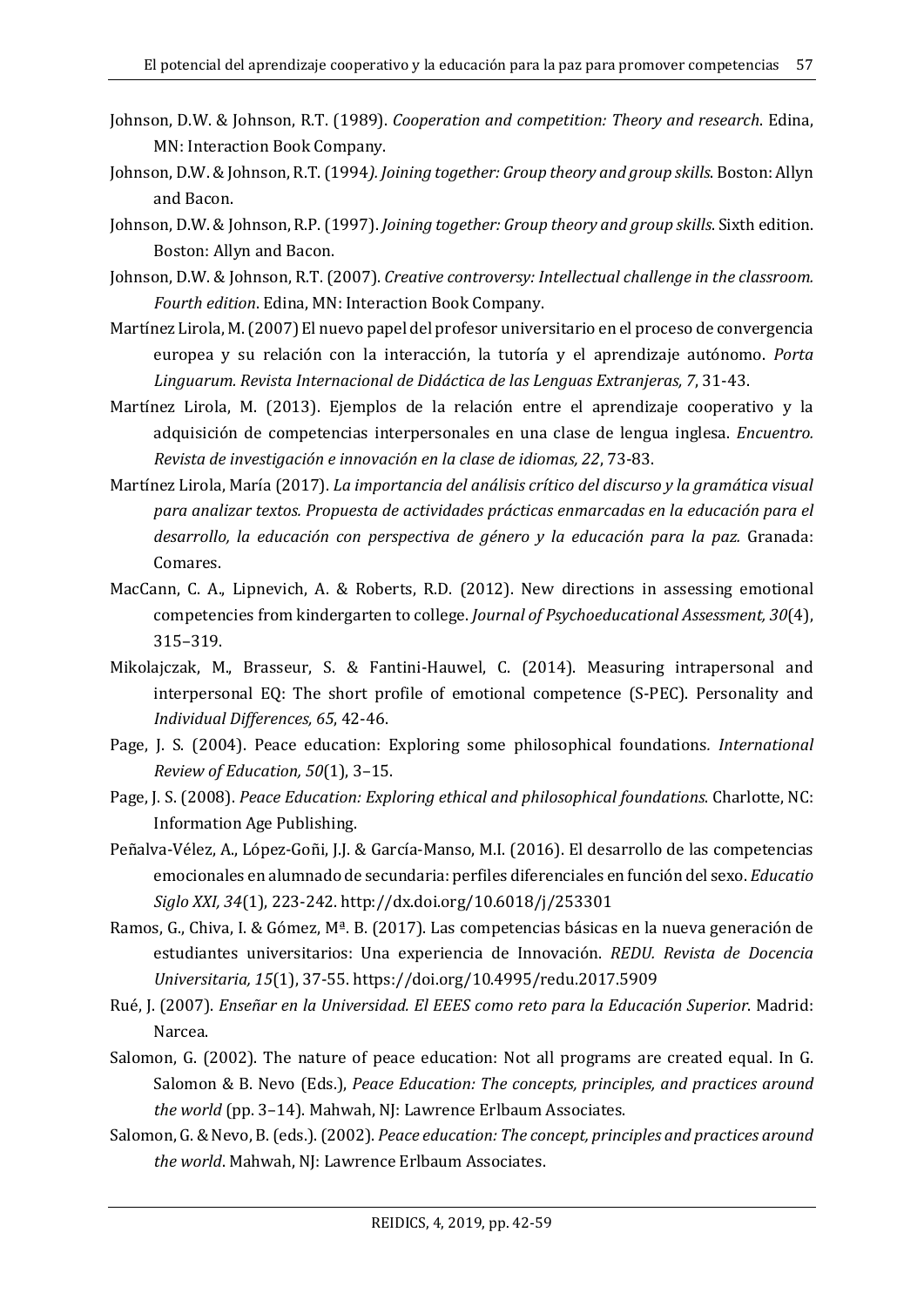Sandy, S. (2001). Conflict resolution in schools: 'Getting there'. *Conflict Resolution Quarterly, 19*(2), 237–50.

- Slavin, R.E. (1987). Cooperative learning and the cooperative school. *Educational Leadership, 45*(3), 7-13.
- Tallón, R. & Sikora, M. (2011) *Conciencia en acción. Eneagrama, inteligencia emocional y cambio*. Translated by N. Steinbrun. Madrid: Alquimia.
- Tal-Or, N., Boninger, D. & Gleicher, F. (2002). Understanding the conditions and processes necessary for intergroup contact to reduce prejudice. In G. Salomon & B. Nevo (Eds.), *Peace education: The concept, principles, and practices around the world* (pp.89–108). Mahwah, NJ: Lawrence Erlbaum Associates.

Timpson, W. (2002). *Teaching and learning peace*. Madison, WI: Atwood Publishing.

Universal Declaration of Human Rights, 1948. General Assembly Resolution. 217A (III). December 10, 1948; U.N. Doc A/810, 71 (1948), Article 26.

Vermette, P.J. (1988). Cooperative grouping in the classroom*. Social Studies, 79*(6), 271-273.

Wang, N., Young, T., Wilhite, S. C. & Marczyk, G. (2011). Assessing students' emotional competence in higher education: Development and validation of the widener emotional learning scale. *Journal of Psychoeducational Assessment, 29*(1), 47–62.

#### **Appendix: Survey on social competences and cooperative learning**

1. Did you like the combination of PE and CL as an active pedagogy? – Yes -No

2. What have you learned with this pedagogical proposal?

3. How did the different cooperative activities contribute to improve your communicative competence?

4. Is it positive that apart from learning contents you develop social competences (i.e. the capacity to be a leader, to solve conflicts and to cooperate in groups) at the University? – Yes -

No -Why?

5. Were there conflicts in your group? – Yes -No

6. If the answer is yes, how were they solved?

- Talking in the group
- Talking to the lecturer
- Nothing was done
- Other ways (PLEASE, SPECIFY)

Specify the conflicts you had:

7. If the answer is not, why do think that there were no conflicts?

8. How do you see conflicts?

- As an opportunity to learn (and be tolerant, empathetic, patient, etc.)

- As a problem to solve

9. Was it necessary to have a leader in each group in order to prepare the cooperative activities proposed in this subject? – Yes -No

10. How was the leader chosen in your group?

- It was voted